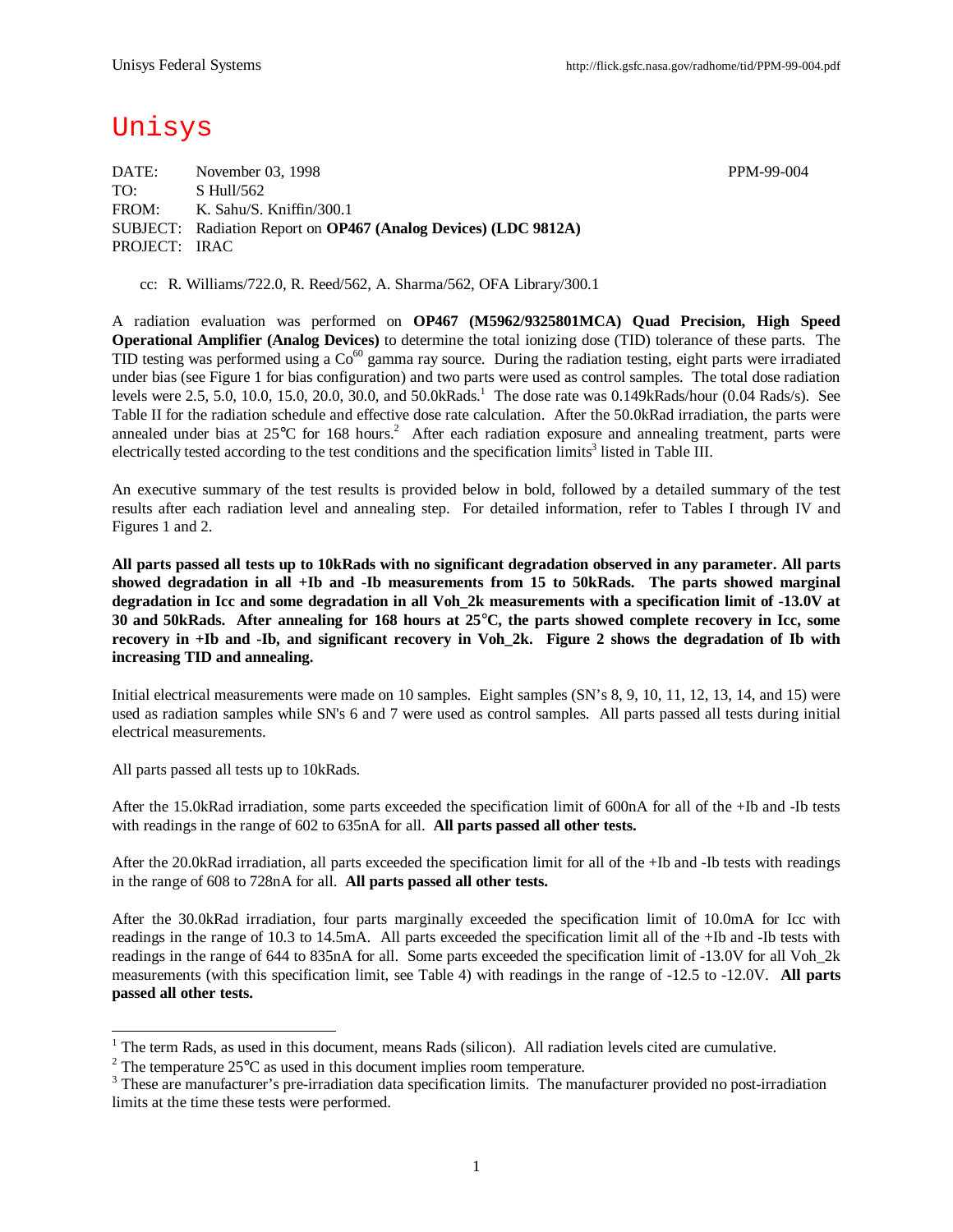After the 50.0kRad irradiation, four parts marginally exceeded the specification limit for Icc with readings in the range of 11.1 to 16.7mA. All parts exceeded the specification limit all of the +Ib and -Ib tests with readings in the range of 750 to 956nA for all. All parts exceeded the specification limit for all Voh\_2k measurements (with this specification limit, see Table 4) with readings in the range of -11.6 to -9.9V. **All parts passed all other tests.**

After annealing the parts for 168 hours at 25°C, the parts showed complete recovery in Icc with all parts passing. All parts showed some recovery in +Ib and -Ib, however al parts continued to exceed the specification limits for all Ib tests. Most parts showed significant recovery in Voh\_2k with most parts passing all Voh\_2k tests.

Table IV provides a summary of the test results with the mean and standard deviation values for each parameter after each irradiation exposure and annealing step.

Any further details about this evaluation can be obtained upon request. If you have any questions, please call us at (301) 731-8954.

### \_\_\_\_\_\_\_\_\_\_\_\_\_\_\_\_\_\_\_\_\_\_\_\_\_\_\_\_\_\_\_\_\_\_\_\_\_\_\_\_\_\_\_\_\_\_\_\_\_\_\_\_\_\_\_\_\_\_\_\_\_\_\_\_\_\_\_\_\_\_\_\_\_\_\_\_\_\_\_\_\_\_\_\_\_\_\_\_\_\_\_\_ ADVISORY ON THE USE OF THIS DOCUMENT

The information contained in this document has been developed solely for the purpose of providing general guidance to employees of the Goddard Space Flight Center (GSFC). This document may be distributed outside GSFC only as a courtesy to other government agencies and contractors. Any distribution of this document, or application or use of the information contained herein, is expressly conditional upon, and is subject to, the following understandings and limitations:

(a) The information was developed for general guidance only and is subject to change at any time;

(b) The information was developed under unique GSFC laboratory conditions which may differ substantially from outside conditions;

(c) GSFC does not warrant the accuracy of the information when applied or used under other than unique GSFC laboratory conditions;

(d) The information should not be construed as a representation of product performance by either GSFC or the manufacturer;

(e) Neither the United States government nor any person acting on behalf of the United States government assumes any liability resulting from the application or use of the information.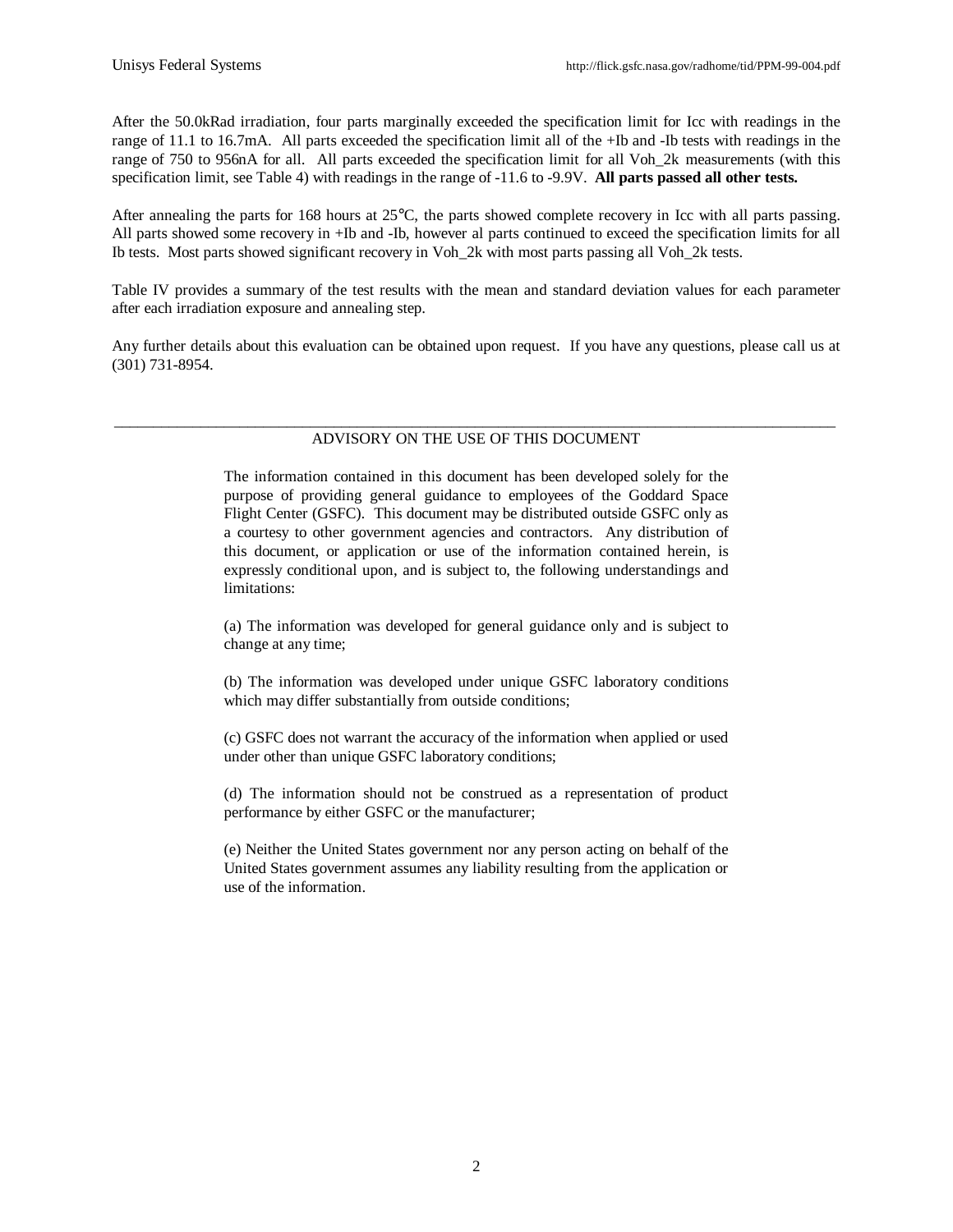

Figure 1. Radiation Bias Circuit for OP467

Notes:

- 1.  $V_{CC} = +15V \pm 0.5V$ ,  $V_{SS} = -15V \pm 0.5V$ .
- 2.  $R = 15k\Omega \pm 10\%, \frac{1}{2}W$ .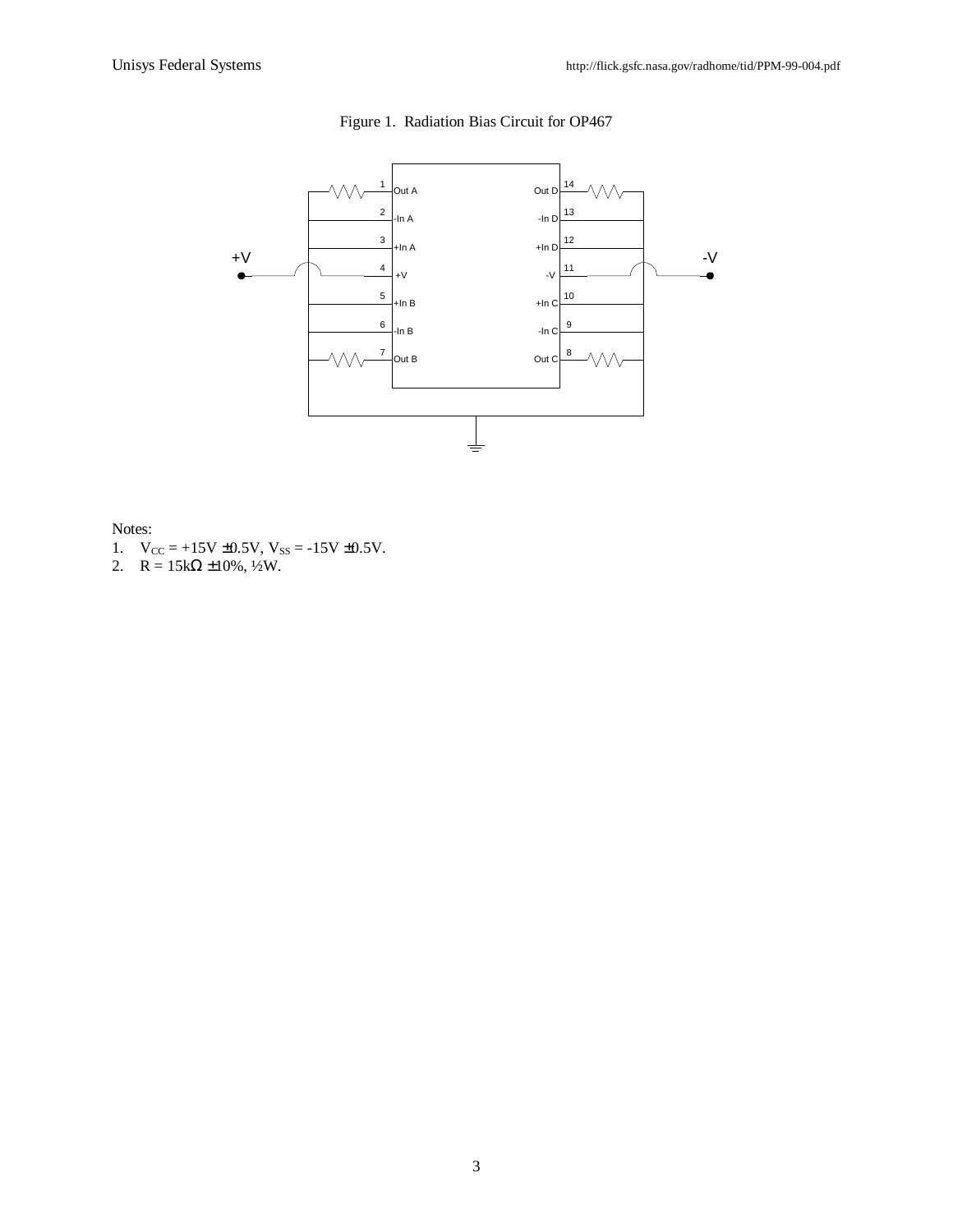| Generic Part Number:                 | OP467                             |  |  |  |  |  |  |  |
|--------------------------------------|-----------------------------------|--|--|--|--|--|--|--|
| <b>IRAC Part Number:</b>             | M5962/9325801MCA                  |  |  |  |  |  |  |  |
| Charge Number:                       | M88565                            |  |  |  |  |  |  |  |
| Manufacturer:                        | <b>Analog Devices</b>             |  |  |  |  |  |  |  |
| Lot Date Code (LDC):                 | 9812A                             |  |  |  |  |  |  |  |
| <b>Quantity Tested:</b>              | 10                                |  |  |  |  |  |  |  |
| Serial Number of Control Samples:    | 6, 7                              |  |  |  |  |  |  |  |
| Serial Numbers of Radiation Samples: | 8, 9, 10, 11, 12, 13, 14, and 15  |  |  |  |  |  |  |  |
| Part Function:                       | Quad Precision, High Speed Op Amp |  |  |  |  |  |  |  |
| Part Technology:                     | Bipolar                           |  |  |  |  |  |  |  |
| Package Style:                       | 14 Pin Dip                        |  |  |  |  |  |  |  |
| Test Equipment:                      | A540                              |  |  |  |  |  |  |  |
| Test Engineer:                       | A. Duvalsaint                     |  |  |  |  |  |  |  |

# TABLE I. Part Information

• The manufacturer for this part guaranteed no radiation tolerance/hardness.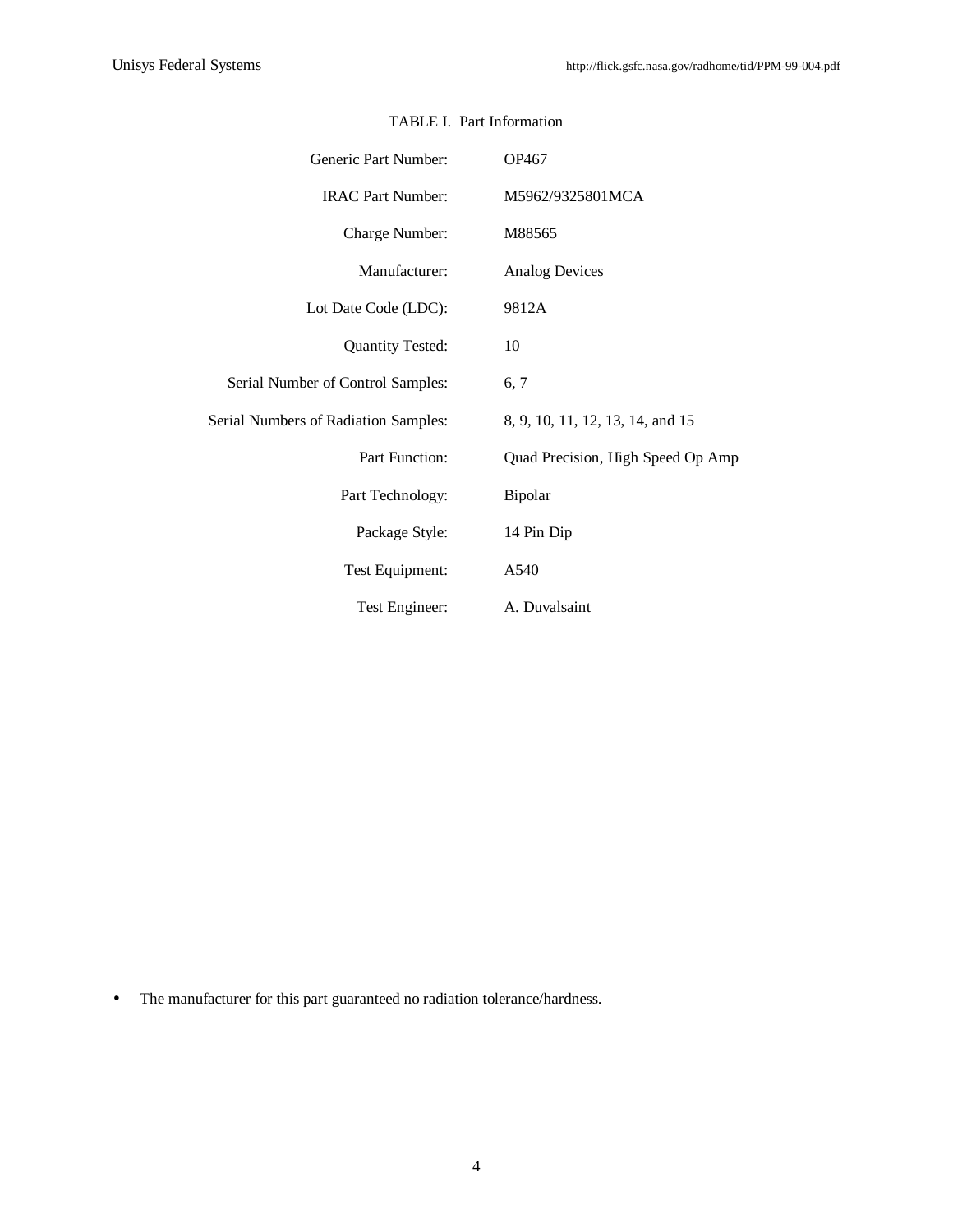|                                                                         | TABLE II. Radiation Schedule for OP467                                                                                   |  |
|-------------------------------------------------------------------------|--------------------------------------------------------------------------------------------------------------------------|--|
|                                                                         |                                                                                                                          |  |
|                                                                         |                                                                                                                          |  |
|                                                                         |                                                                                                                          |  |
|                                                                         |                                                                                                                          |  |
|                                                                         |                                                                                                                          |  |
|                                                                         |                                                                                                                          |  |
|                                                                         |                                                                                                                          |  |
|                                                                         |                                                                                                                          |  |
|                                                                         |                                                                                                                          |  |
|                                                                         |                                                                                                                          |  |
|                                                                         |                                                                                                                          |  |
|                                                                         |                                                                                                                          |  |
|                                                                         |                                                                                                                          |  |
|                                                                         |                                                                                                                          |  |
|                                                                         |                                                                                                                          |  |
|                                                                         |                                                                                                                          |  |
|                                                                         |                                                                                                                          |  |
|                                                                         |                                                                                                                          |  |
|                                                                         |                                                                                                                          |  |
|                                                                         |                                                                                                                          |  |
|                                                                         |                                                                                                                          |  |
|                                                                         |                                                                                                                          |  |
|                                                                         |                                                                                                                          |  |
|                                                                         |                                                                                                                          |  |
|                                                                         |                                                                                                                          |  |
|                                                                         |                                                                                                                          |  |
| Effective Dose Rate = 50,000 RADS/14 DAYS=148.8 RADS/HOUR=0.04 RADS/SEC |                                                                                                                          |  |
|                                                                         |                                                                                                                          |  |
|                                                                         | The effective dose rate is lower than that of the individual radiation steps as it takes into account the time needed to |  |
| test the parts.                                                         |                                                                                                                          |  |

PARTS WERE IRRADIATED AND ANNEALED UNDER BIAS, SEE FIGURE 1.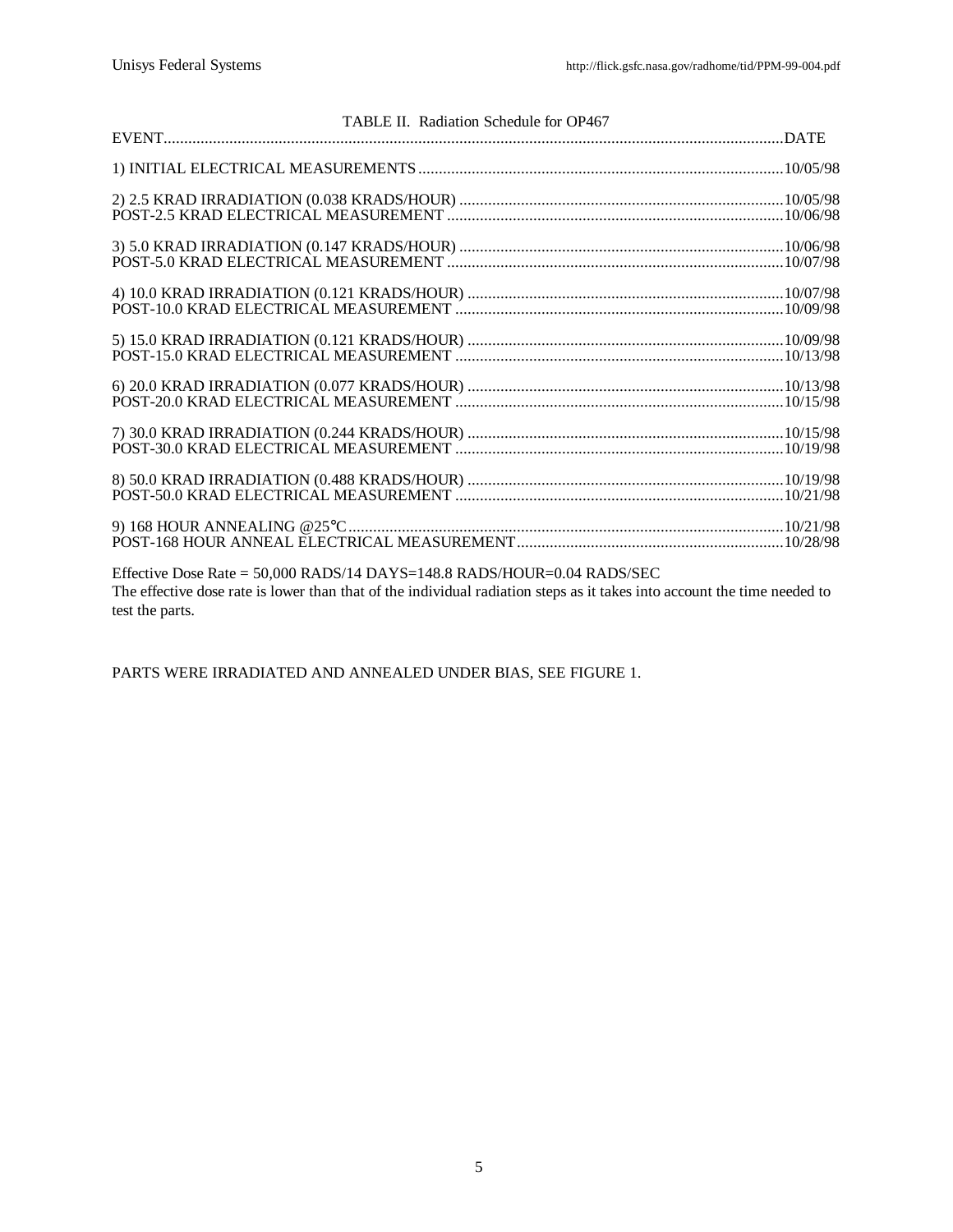Table III. Electrical Characteristics of OP467 /1

| <b>Test</b>             |                    |              |                                                                                 | Spec. Lim.  |             |
|-------------------------|--------------------|--------------|---------------------------------------------------------------------------------|-------------|-------------|
| #                       | <b>Parameter</b>   |              | Units Test Conditions /2                                                        | min         | max         |
| $\mathbf{1}$            | <b>Icc</b>         | mA           |                                                                                 |             | <b>10.0</b> |
| $\mathbf{2}$            | Out_A              | mV           |                                                                                 | $-500$      | 500         |
| 3                       | Out B              | $\mathbf{m}$ |                                                                                 | $-500$      | 500         |
| $\overline{\mathbf{4}}$ | Out_C              | mV           |                                                                                 | $-500$      | 500         |
| 5                       | Out_D              | $\mathbf{m}$ |                                                                                 | $-500$      | 500         |
| 6                       | $+Ib_A$            |              | $nA$ $V_{CM} = 0V$                                                              | $-3$        | 600         |
| $\overline{\mathbf{7}}$ | $-Ib_A$            |              | $nA$ $V_{CM} = 0V$                                                              | $-3$        | 600         |
| 8                       | $I$ os_A           |              | $nA$ $V_{CM} = 0V$                                                              | $-100$      | <b>100</b>  |
| 9                       | $+Ib$ <sub>B</sub> |              | $nA$ $V_{CM} = 0V$                                                              | $-3$        | 600         |
| 10                      | $-Ib$ <sub>B</sub> |              | $nA$ $V_{CM} = 0V$                                                              | $-3$        | 600         |
| 11                      | $I$ os $B$         |              | $nA$ $V_{CM} = 0V$                                                              | $-100$      | <b>100</b>  |
| 12                      | $+Ib_C$            |              | $nA$ $V_{CM} = 0V$                                                              | $-3$        | 600         |
| 13                      | $-Ib_C$            |              | $nA$ $V_{CM} = 0V$                                                              | $-3$        | 600         |
| 14                      | $I$ os $C$         |              | $nA$ $V_{CM} = 0V$                                                              | $-100$      | 100         |
| 15                      | $+Ib_D$            |              | $nA$ $V_{CM} = 0V$                                                              | $-3$        | 600         |
| 16                      | $-Ib_D$            |              | $nA$ $V_{CM} = 0V$                                                              | $-3$        | 600         |
| 17                      | <b>Ios_D</b>       |              | $nA$ $V_{CM} = 0V$                                                              | $-100$      | 100         |
| 18                      | P_PSRR_A           |              | $dB V_s = \pm 4.5V$ to $\pm 18V$                                                | 96          |             |
| 19                      | P_PSRR_B           |              | $dB V_s = \pm 4.5V$ to $\pm 18V$                                                | 96          |             |
| 20                      | N_PSRR_C           |              | $dB V_s = \pm 4.5V$ to $\pm 18V$                                                | 96          |             |
| 21                      | N_PSRR_D           |              | $dB V_s = \pm 4.5V$ to $\pm 18V$                                                | 96          |             |
| 22                      | <b>CMRR_A</b>      |              | $dB$ V <sub>CM</sub> = $\pm$ 12V                                                | 80          |             |
| 23                      | <b>CMRR_B</b>      |              | $dB$ V <sub>CM</sub> = $\pm$ 12V                                                | 80          |             |
| 24                      | <b>CMRR_C</b>      |              | $dB$ V <sub>CM</sub> = $\pm$ 12V                                                | 80          |             |
| 25                      | <b>CMRR_D</b>      |              | $dB$ V <sub>CM</sub> = $\pm$ 12V                                                | 80          |             |
| 26                      | Gain_2k_A          |              | $dB V_{O} = \pm 10V$ , $R_{L} = 2kW$                                            | 83          |             |
| 27                      | Gain_2k_B          |              | $dB V_{O} = \pm 10V$ , $R_{L} = 2kW$                                            | 83          |             |
| 28                      | Gain_2k_C          |              | $dB V_{O} = \pm 10V$ , $R_{L} = 2kW$                                            | 83          |             |
| 29                      | Gain_2k_D          |              | $dB V_{O} = \pm 10V$ , $R_{L} = 2kW$                                            | 83          |             |
| 30                      | $Voh_2k_A$         |              | $V R_L = 2kW$                                                                   | 13.0        |             |
| 31                      | $Voh_2k_A$         |              | $V R_L = 2kW$                                                                   |             | $-13.0$     |
| 32                      | $Voh_2k_B$         |              | $V R_L = 2kW$                                                                   | <b>13.0</b> |             |
| 33                      | $Voh_2k_B$         |              | $V R_L = 2kW$                                                                   |             | $-13.0$     |
| 34                      | $Voh_2k_C$         |              | $V R_L = 2kW$                                                                   | <b>13.0</b> |             |
| 35                      | $Voh_2k_C$         |              | $V R_L = 2kW$                                                                   |             | $-13.0$     |
| 36                      | $Voh_2k_D$         |              | $V R_L = 2kW$                                                                   | 13.0        |             |
| 37                      | $Voh_2k_D$         |              | $V R_L = 2kW$                                                                   |             | $-13.0$     |
| 38                      | <b>Slew Rate A</b> |              | $V/ms$ $V_{IN} = 10V$ Step, $R_L = 2kW$ , $C_L = 30pF$ , $A_V = +1$             | 125         |             |
| 39                      | <b>Slew Rate B</b> |              | $V/ms$ $V_{IN} = 10V$ Step, $R_L = 2kW$ , $C_L = 30pF$ , $A_V = +1$             | 125         |             |
| 40                      | <b>Slew Rate C</b> |              | <b>V/ms</b> $V_{IN}$ = 10V Step, $R_L$ = 2k <b>W</b> , $C_L$ = 30pF, $A_V$ = +1 | 125         |             |
| 41                      | <b>Slew Rate D</b> |              | $V/ms$ $V_{IN}$ = 10V Step, $R_L$ = 2kW, $C_L$ = 30pF, $A_V$ = +1               | 125         |             |

Notes:

1/ These are the manufacturer's non-irradiated data sheet specification limits. The manufacturer provided no postirradiation limits at the time the tests were performed.

 $2/V_s = \pm 15V$  unless otherwise specified.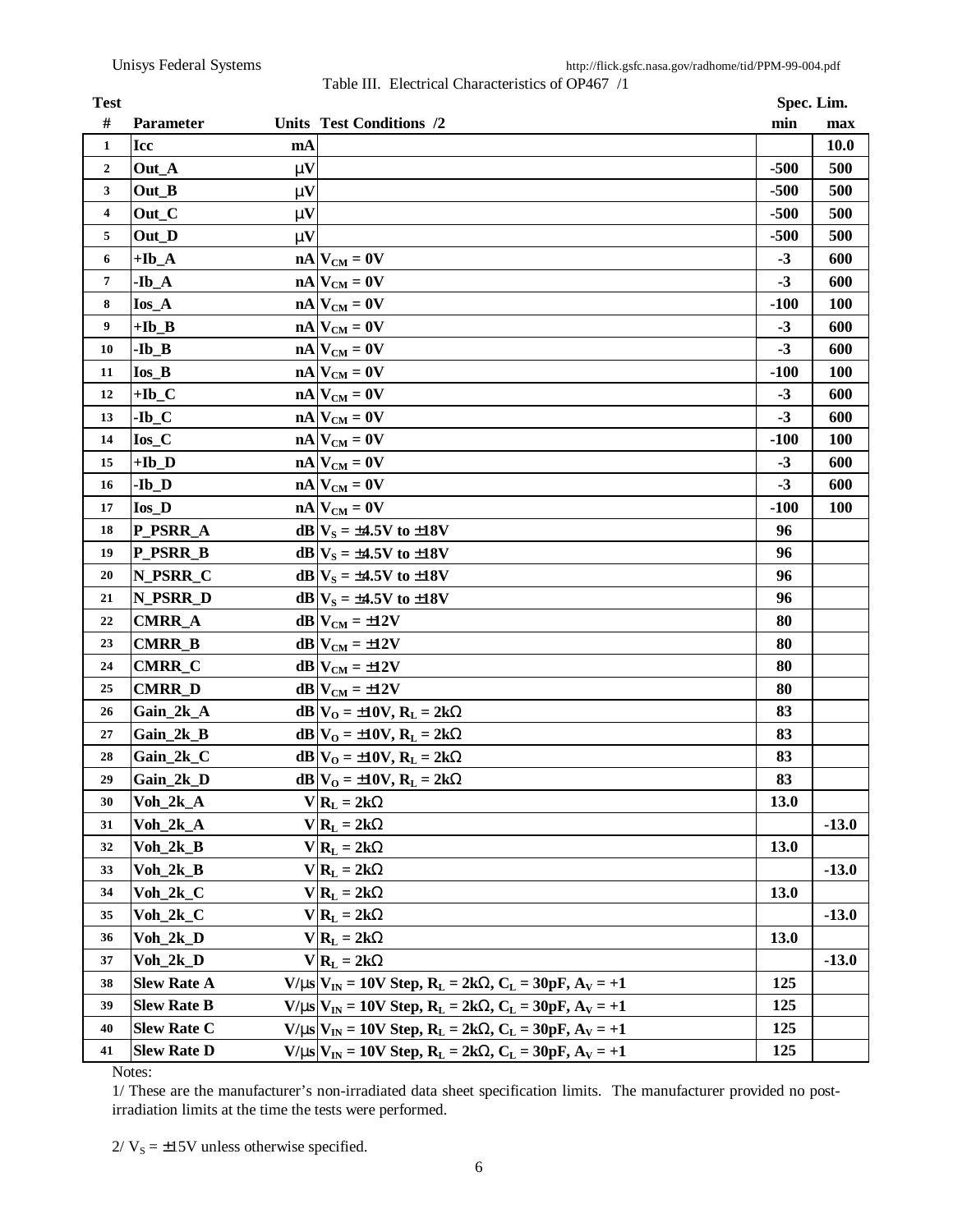#### http://flick.gsfc.nasa.gov/radhome/tid/PPM-99-004.pdf

## **TABLE IV: Summary of Electrical Measurements after Total Dose Exposures and Annealing for OP467 /1**

|                         |                    |              |        |               |         |                 | <b>Total Dose Exposure (kRads Si)</b> |                             |         |                         |         |                |              |                         |         |                         | <b>Annealing</b> |                 |         |                         |         |                         |
|-------------------------|--------------------|--------------|--------|---------------|---------|-----------------|---------------------------------------|-----------------------------|---------|-------------------------|---------|----------------|--------------|-------------------------|---------|-------------------------|------------------|-----------------|---------|-------------------------|---------|-------------------------|
|                         |                    |              |        |               |         | Initial         | 2.5                                   | 5.0<br>10.0<br>15.0<br>20.0 |         |                         |         |                | 30.0<br>50.0 |                         |         |                         | 168 hours        |                 |         |                         |         |                         |
| <b>Test</b>             |                    |              |        | Spec. Lim. /2 |         |                 |                                       |                             |         |                         |         |                |              |                         |         |                         |                  |                 |         |                         | @25°C   |                         |
| #                       | <b>Parameters</b>  | Units        | min    | max           | mean    | sd              | mean                                  | sd                          | mean    | sd                      | mean    | sd             | mean         | sd                      | mean    | sd                      | mean             | sd              | mean    | sd                      | mean    | sd                      |
| 1                       | Icc                | mA           |        | 10.0          | 7.3     | 0.5             | 7.5                                   | 0.3                         | 7.5     | 0.3                     | 8.1     | 0.2            | 8.1          | 0.3                     | 7.7     | 0.4                     | 10.0             | 2.8             | 11.5    | 3.0                     | 8.8     | 0.1                     |
| $\mathbf{2}$            | Out A              | 2V           | $-500$ | 500           | 17      | 271             | -138                                  | 145                         | $-184$  | 36                      | $-181$  | 24             | -190         | 41                      | -194    | 45                      | $-215$           | 36              | $-222$  | 28                      | $-22$   | $\overline{\mathbf{4}}$ |
| 3                       | Out B              | 2V           | -500   | 500           | 14      | 275             | $-136$                                | 145                         | $-174$  | 19                      | $-193$  | 35             | -180         | 27                      | -197    | 41                      | $-225$           | 31              | $-235$  | 31                      | $-20$   | 5                       |
| $\overline{\mathbf{4}}$ | Out C              | 2V           | -500   | 500           | 17      | 271             | -143                                  | 148                         | $-182$  | 31                      | -191    | 33             | -196         | 43                      | -189    | 30                      | $-227$           | 29              | $-236$  | 30                      | $-23$   | 8                       |
| 5                       | Out D              | 2V           | $-500$ | 500           | 10      | 278             | -149                                  | 152                         | $-188$  | 44                      | $-192$  | 36             | -194         | 47                      | $-193$  | 36                      | $-214$           | 34              | $-232$  | 38                      | $-15$   | $\overline{\mathbf{4}}$ |
| 6                       | +Ib A              | nA           | $-3.0$ | 600           | 129     | 38              | 221                                   | 37                          | 312     | 43                      | 464     | 44             | 575          | 44                      | 659     | 47                      | 746              | 52              | 865     | 60                      | 675     | 51                      |
| $\overline{7}$          | -Ib A              | nA           | $-3.0$ | 600           | 135     | 34              | 228                                   | 34                          | 320     | 36                      | 467     | 37             | 589          | 39                      | 675     | 36                      | 767              | 40              | 903     | 44                      | 692     | 40                      |
| 8                       | Ios A              | nA           | $-100$ | 100           | -6      | 11              | $-8$                                  | 10                          | $-8$    | 13                      | $-13$   | 16             | $-14$        | 15                      | $-16$   | 20                      | $-22$            | 22              | $-38$   | 30                      | -18     | 20                      |
| 9                       | +Ib B              | nA           | $-3.0$ | 600           | 128     | 38              | 220                                   | 38                          | 312     | 43                      | 462     | 45             | 575          | 44                      | 659     | 46                      | 745              | 52              | 864     | 59                      | 675     | 51                      |
| 10                      | -Ib B              | nA           | $-3.0$ | 600           | 134     | 35              | 228                                   | 33                          | 321     | 37                      | 476     | 38             | 590          | 40                      | 676     | 37                      | 767              | 39              | 904     | 45                      | 692     | 40                      |
| 11                      | Ios B              | nA           | $-100$ | 100           | -6      | 9               | -8                                    | 10                          | -9      | 15                      | $-14$   | 12             | $-15$        | 16                      | $-17$   | 20                      | $-22$            | 24              | $-40$   | 29                      | -17     | 19                      |
| 12                      | +Ib C              | nA           | $-3.0$ | 600           | 129     | 38              | 221                                   | 38                          | 312     | 43                      | 462     | 45             | 575          | 44                      | 659     | 46                      | 745              | 52              | 864     | 59                      | 675     | 51                      |
| 13                      | -Ib C              | nA           | $-3.0$ | 600           | 135     | 34              | 227                                   | 33                          | 319     | 37                      | 475     | 38             | 590          | 40                      | 676     | 37                      | 767              | 39              | 903     | 45                      | 692     | 41                      |
| 14                      | Ios C              | nA           | $-100$ | 100           | -6      | 11              | -7                                    | 10                          | $-7$    | 12                      | $-13$   | 15             | $-15$        | 16                      | -17     | 21                      | $-22$            | 23              | $-39$   | 29                      | -18     | 19                      |
| 15                      | +Ib D              | nA           | $-3.0$ | 600           | 128     | 38              | 220                                   | 38                          | 312     | 42                      | 462     | 45             | 575          | 44                      | 659     | 46                      | 745              | 52              | 864     | 59                      | 675     | 51                      |
| 16                      | -Ib D              | nA           | $-3.0$ | 600           | 134     | 35              | 228                                   | 33                          | 320     | 38                      | 476     | 38             | 590          | 39                      | 676     | 37                      | 769              | 40              | 904     | 45                      | 696     | 47                      |
| 17                      | <b>Ios D</b>       | nA           | $-100$ | 100           | -6      | 9               | $-8$                                  | 10                          | $-9$    | 12                      | $-13$   | 15             | $-15$        | 16                      | $-17$   | 19                      | $-23$            | 23              | $-40$   | 30                      | $-21$   | 20                      |
| 18                      | P_PSRR_A           | dB           | 96     |               | 112     | $\overline{2}$  | 113                                   | $\overline{2}$              | 113     | $\mathbf{2}$            | 114     | 3              | 116          | $\mathbf{3}$            | 115     | $\mathbf{1}$            | 113              | $\overline{2}$  | 111     | $\mathbf{1}$            | 116     | 3                       |
| 19                      | <b>P_PSRR_B</b>    | dB           | 96     |               | 113     | $\mathbf{1}$    | 114                                   | $\boldsymbol{2}$            | 114     | $\mathbf{3}$            | 114     | $\overline{2}$ | 116          | $\mathbf{3}$            | 114     | 3                       | 113              | $\overline{2}$  | 111     | $\mathbf{1}$            | 117     | $\overline{2}$          |
| 20                      | N PSRR C           | dB           | 96     |               | 113     | $\mathbf{3}$    | 114                                   | $\overline{\mathbf{4}}$     | 114     | 1                       | 115     | $\overline{2}$ | 116          | $\overline{2}$          | 116     | 5                       | 113              | $\overline{2}$  | 111     | $\mathbf{1}$            | 113     | $\mathbf{1}$            |
| 21                      | N PSRR D           | dB           | 96     |               | 113     | 1               | 113                                   | $\overline{2}$              | 115     | $\overline{\mathbf{4}}$ | 115     | $\overline{2}$ | 116          | $\overline{\mathbf{4}}$ | 115     | $\overline{2}$          | 113              | $\overline{2}$  | 111     | $\mathbf{1}$            | 111     | $\mathbf{1}$            |
| 22                      | CMRR A             | dB           | 80     |               | 110     | 15              | 113                                   | 16                          | 105     | 8                       | 106     | 11             | 109          | 8                       | 114     | 14                      | 106              | $7\phantom{.0}$ | 102     | 5                       | 104     | $\overline{7}$          |
| 23                      | <b>CMRR B</b>      | dB           | 80     |               | 99      | $\overline{4}$  | 114                                   | 15                          | 103     | 5                       | 107     | 8              | 102          | $\overline{5}$          | 104     | 10                      | 107              | 12              | 107     | 6                       | 101     | $\overline{7}$          |
| 24                      | CMRR C             | dB           | 80     |               | 106     | 12              | 108                                   | 10                          | 108     | 11                      | 110     | 14             | 103          | 9                       | 104     | 11                      | 109              | 12              | 108     | $\overline{7}$          | 108     | 12                      |
| 25                      | <b>CMRR D</b>      | dB           | 80     |               | 106     | 5               | 103                                   | $\overline{7}$              | 108     | 10                      | 105     | 6              | 107          | 8                       | 107     | 6                       | 105              | $7\phantom{.0}$ | 109     | $\boldsymbol{9}$        | 117     | 15                      |
| 26                      | Gain_2k_A          | dB           | 83     |               | 101     | $\overline{2}$  | 109                                   | 19                          | 100     | $\mathbf{1}$            | 107     | 8              | 108          | 6                       | 101     | $\mathbf{1}$            | 109              | 9               | 106     | 6                       | 105     | $7\phantom{.0}$         |
| 27                      | Gain 2k B          | dB           | 83     |               | 101     | $\mathbf{1}$    | 100                                   | 1                           | 101     | $\mathbf{1}$            | 102     | $\mathbf{3}$   | 102          | 6                       | 101     | $\overline{2}$          | 105              | $7\phantom{.0}$ | 103     | $\overline{\mathbf{4}}$ | 112     | $7\phantom{.0}$         |
| 28                      | Gain_2k_C          | dB           | 83     |               | 101     | $\mathbf{1}$    | 101                                   | $\mathbf{1}$                | 101     | $\mathbf{1}$            | 100     | $\mathbf{1}$   | 100          | $\mathbf{1}$            | 102     | $\mathbf{1}$            | 101              | $\mathbf{1}$    | 101     | $\mathbf{1}$            | 115     | 13                      |
| 29                      | Gain 2k D          | dB           | 83     |               | 100     | $\mathbf{1}$    | 100                                   | $\mathbf{1}$                | 100     | $\mathbf{1}$            | 100     | $\mathbf{1}$   | 99           | $\mathbf{1}$            | 100     | $\mathbf{1}$            | 101              | $\overline{2}$  | 101     | $\mathbf{1}$            | 113     | 5                       |
| 30                      | Voh_2k_A           | V            | 13.0   |               | 13.8    | $\bf{0}$        | 13.8                                  | $\bf{0}$                    | 13.8    | $\bf{0}$                | 13.7    | $\bf{0}$       | 13.7         | $\bf{0}$                | 13.8    | $\bf{0}$                | 13.8             | $\bf{0}$        | 13.8    | $\bf{0}$                | 13.1    | 0.2                     |
| 31                      | Voh 2k A           | V            |        | $-13.0$       | $-13.4$ | $\bf{0}$        | $-13.4$                               | $\bf{0}$                    | $-13.4$ | $\bf{0}$                | $-13.4$ | $\bf{0}$       | $-13.4$      | $\bf{0}$                | $-13.4$ | $\bf{0}$                | $-12.9$          | 0.5             | $-10.7$ | 0.6                     | -13.0   | 0.7                     |
| 32                      | Voh 2k B           | V            | 13.0   |               | 13.8    | $\bf{0}$        | 13.8                                  | $\bf{0}$                    | 13.8    | $\bf{0}$                | 13.7    | $\bf{0}$       | 13.7         | $\bf{0}$                | 13.8    | $\bf{0}$                | 13.8             | $\bf{0}$        | 13.8    | $\bf{0}$                | 13.3    | $\bf{0}$                |
| 33                      | Voh_2k_B           | V            |        | $-13.0$       | $-13.4$ | $\bf{0}$        | $-13.4$                               | $\bf{0}$                    | $-13.4$ | $\bf{0}$                | $-13.4$ | $\bf{0}$       | $-13.4$      | $\bf{0}$                | $-13.4$ | $\bf{0}$                | $-12.9$          | 0.5             | $-10.7$ | 0.6                     | $-13.1$ | 0.4                     |
| 34                      | Voh 2k C           | V            | 13.0   |               | 13.8    | $\bf{0}$        | 13.8                                  | $\bf{0}$                    | 13.8    | $\bf{0}$                | 13.7    | $\bf{0}$       | 13.7         | $\bf{0}$                | 13.8    | $\bf{0}$                | 13.8             | $\bf{0}$        | 13.8    | $\bf{0}$                | 13.2    | $\bf{0}$                |
| 35                      | Voh 2k C           | V            |        | $-13.0$       | $-13.4$ | $\bf{0}$        | $-13.4$                               | $\bf{0}$                    | $-13.4$ | $\bf{0}$                | $-13.4$ | $\bf{0}$       | $-13.4$      | $\bf{0}$                | $-13.4$ | $\bf{0}$                | $-12.9$          | 0.5             | $-10.7$ | 0.6                     | $-13.4$ | $\bf{0}$                |
| 36                      | Voh 2k D           | $\mathbf{V}$ | 13.0   |               | 13.8    | $\bf{0}$        | 13.8                                  | $\bf{0}$                    | 13.8    | $\bf{0}$                | 13.7    | $\bf{0}$       | 13.7         | $\bf{0}$                | 13.8    | $\bf{0}$                | 13.8             | $\bf{0}$        | 13.8    | $\bf{0}$                | 13.3    | $\bf{0}$                |
| 37                      | Voh 2k D           | $\mathbf{V}$ |        | $-13.0$       | $-13.4$ | $\bf{0}$        | $-13.4$                               | $\bf{0}$                    | $-13.4$ | $\bf{0}$                | $-13.4$ | $\bf{0}$       | $-13.4$      | $\bf{0}$                | $-13.4$ | $\bf{0}$                | $-12.9$          | 0.5             | $-10.7$ | 0.6                     | $-13.3$ | 0.1                     |
| 38                      | <b>Slew Rate A</b> | V/ms         | 125    |               | 195     | $7\phantom{.0}$ | 256                                   | 8                           | 252     | $\overline{\mathbf{4}}$ | 250     | 5              | 251          | $\overline{4}$          | 253     | $\overline{\mathbf{4}}$ | 248              | 8               | 253     | $\overline{4}$          | 265     | 6                       |
| 39                      | <b>Slew Rate B</b> | V/m          | 125    |               | 191     | 11              | 254                                   | 6                           | 253     | 5                       | 249     | $\overline{7}$ | 252          | $\overline{7}$          | 253     | 6                       | 252              | 8               | 258     | 6                       | 266     | $7\phantom{.0}$         |
| 40                      | <b>Slew Rate C</b> | V/m          | 125    |               | 184     | 11              | 255                                   | 7                           | 253     | $\overline{\mathbf{4}}$ | 249     | 5              | 252          | $\overline{\mathbf{4}}$ | 252     | 5                       | 253              | 5               | 255     | 4                       | 264     | 5                       |
| 41                      | <b>Slew Rate D</b> | V/ms         | 125    |               | 186     | 10              | 254                                   | $\overline{\mathbf{4}}$     | 255     | $\overline{\mathbf{4}}$ | 254     | $\overline{4}$ | 254          | $\overline{\mathbf{4}}$ | 256     | $\overline{\mathbf{4}}$ | 255              | 5               | 255     | $\overline{\mathbf{4}}$ | 264     | 6                       |
|                         |                    |              |        |               |         |                 |                                       |                             |         |                         |         |                |              |                         |         |                         |                  |                 |         |                         |         |                         |

Notes:

1/ The mean and standard deviation values were calculated over the eight parts irradiated in this testing. The control samples remained constant throughout testing and are not included in this t

2/ These are manufacturer's pre-irradiation data sheet specification limits. No post-irradiation limits were provided by the manufacturer at the time the tests were performed.